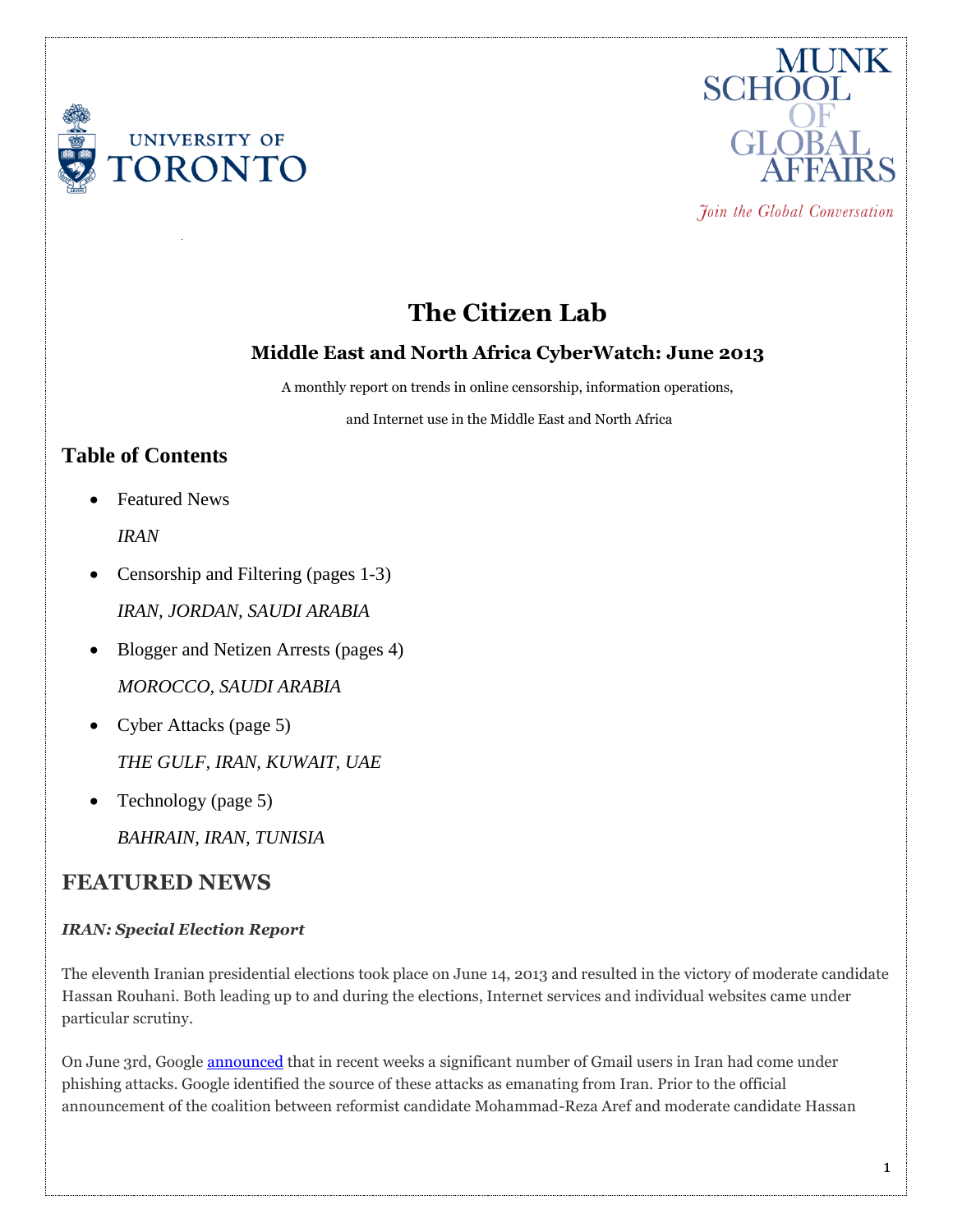Rouhani, there were reports that the website endorsing their political coalition had been [blocked](https://www.tribunezamaneh.com/archives/25247) in Iran. Furthermore, during this time multiple websites belonging to organizations and entities critical of the Iranian government [came under](http://www.bbc.co.uk/persian/iran/2013/06/130613_ir92_hack_site_nm.shtml)  [attack.](http://www.bbc.co.uk/persian/iran/2013/06/130613_ir92_hack_site_nm.shtml) Among the attacked websites were [Defenders of Human Rights Center,](http://www.humanrights-ir.org/english/) [Khodnevis,](https://khodnevis.org/) [Saham-News,](http://sahamnews.org/) the [Communist](http://www.cpiran.org/)  [Party of Iran,](http://www.cpiran.org/) and [Green Wave Voice](http://greenwavevoice.com/). A number of websites were defaced with the logo of a group called 'Unknown Cyber Jihad' (Jahad-e Gomnam-e Majazi).

[As previously reported,](https://citizenlab.org/2013/05/middle-east-and-north-africa-cyberwatch-may-2013/#censorship) Internet users in Iran faced other difficulties during the lead up to the elections. In a recent statement, the country's Minister of Communications, Mohammad-Hassan Nami stated that reducing Internet speed during the election period was a security and intelligence related strategy, employed for maintaining calm in the country. His statement contradicts an [announcement](http://www.radiofarda.com/content/f9_iran_communication_minister_confirms_internet_restrictions_related_election/25028352.html) made prior to the elections by Nami's deputy, stating that any disruptions in Internet services would not be related to the elections.

## **CENSORSHIP AND FILTERING**

## **IRAN: US lifts digital sanctions**

On May 29, Wendy Sherman, the State Department's Undersecretary for Political Affairs, [announced](http://www.bbc.co.uk/news/world-us-canada-22723722) that the United States' has decided to [lift sanctions](http://www.bbc.co.uk/persian/iran/2013/05/130529_l10_sherman_us_iran_sanctions.shtml) on communication devices, software, and services to Iran. Sherman explained that "general license will allow both software and hardware to move forward to Iran and to the Iranian people so that they can have freedom to communicate with each other in ways that they don't always have." This decision came just a few weeks prior to the Iranian presidential elections.

## **JORDAN: Government blocks hundreds of unlicensed websites**

The Jordanian government has ordered the **[blocking](http://www.csmonitor.com/World/Global-News/2013/0606/Why-Jordan-orders-ban-on-263-news-sites?nav=88-csm_category-secBlogs)** of nearly 300 websites, citing compliance with the country's Press and Publications Law. The law states that news sites must register for a license in order to operate fully in Jordan. Jordan's Press and Publications department has [clarified](http://www.petranews.gov.jo/nepras/2013/Jun/02/12000.htm) that its decision to block unlicensed sites will not curtail press freedoms. Reporters Without Borders, however, published an [open letter](http://en.rsf.org/jordan-letter-to-king-abdullah-about-18-06-2013,44791.html) to Jordanian King Abdullah, in which they argued that the registration provision will create a "permanent threat" to journalistic freedom if an editorial stance goes against government views and policies.

## **SAUDI ARABIA: Viber and WhatsApp banned**

Saudi Arabia's telecommunications regulator [prohibited](http://www.reuters.com/article/2013/06/05/us-saudi-viber-idUSBRE9540FH20130605) the use of web-based communication application Viber in the kingdom. Viber allows for free calls and instant messaging over the Internet. Saudi authorities also plan to [block](http://www.reuters.com/article/2013/06/16/us-saudi-internet-idUSBRE95F04R20130616)  [WhatsApp,](http://www.reuters.com/article/2013/06/16/us-saudi-internet-idUSBRE95F04R20130616) a similar messaging application, if its distributors fail to comply with state regulations. Suggestions have [been made online](http://qz.com/91292/saudi-arabia-bans-messaging-app-viber-whatsapp-and-skype-could-be-next/) that the government's push to curtail use of these applications is partially meant to eliminate platforms that are difficult for the state to monitor, as well as to prevent the use of free applications that may [diminish](http://www.pcmag.com/article2/0,2817,2420000,00.asp)  [revenue](http://www.pcmag.com/article2/0,2817,2420000,00.asp) flows to state-controlled telecom operators.

## **BLOGGER AND NETIZEN ARRESTS**

## **MOROCCO: Arrest of blogger in Italy for terrorism related charges**

Anti-terrorism police in Italy have [detained](http://post.jagran.com/moroccan-blogger-held-in-italy-1371109897) a Moroccan blogger on the grounds that he plotted terrorist attacks. The blogger, named **[Anas El Abboubi](http://www.bladi.net/anas-el-abboubi-terrorisme-sharia4italy.html)**, is facing charges of "recruitment aimed at international terrorism and inciting racial.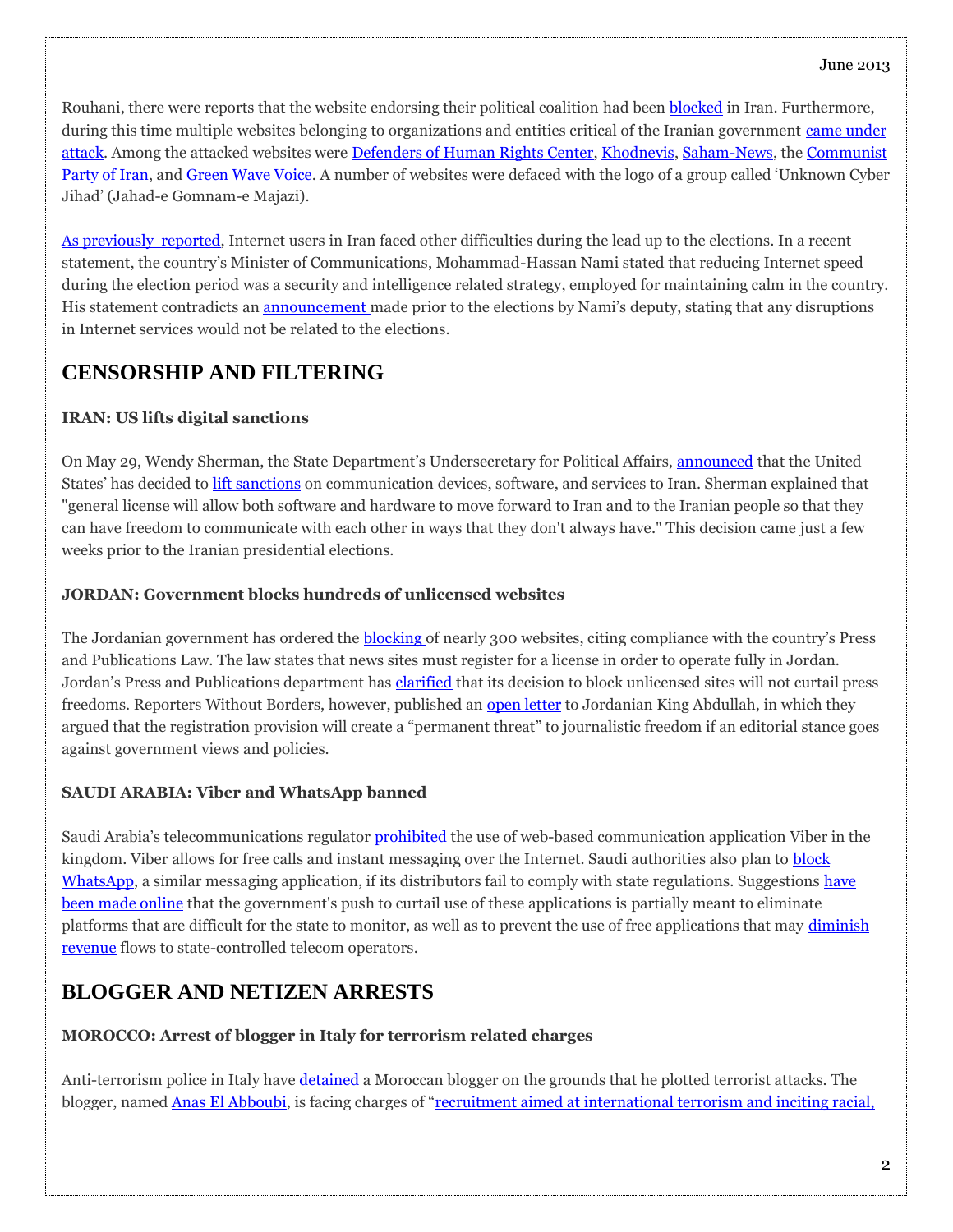[ethnic and religious hatred](http://zeenews.india.com/news/world/blogger-held-in-italy-for-plotting-jihad_854659.html)" through his blog, [Sharia4Italy](http://sharia4italy.blogspot.ca/) [Italian]. Italian police also claim that the blogger used the Internet to search for instructions on "[weapons and warfare techniques](http://www.adnkronos.com/IGN/Aki/English/Security/Italy-Police-arrest-Moroccan-blogger-for-plotting-Jihad_32288511447.html)."

### **SAUDI ARABIA: Detained Saudi writer released**

Novelist Turki al-Hamad, who had been detained by Saudi authorities for remarks made on Twitter, was [released](http://gulfnews.com/news/gulf/saudi-arabia/detained-saudi-writer-turki-al-hamad-freed-1.1193165) this month. Al-Hamad was [arrested](http://www.thestar.com.my/story.aspx?file=%2f2013%2f6%2f6%2fworldupdates%2fsaudis-release-writer-jailed-for-tweets-against-islamism-lawyer&sec=Worldupdates) last year for tweets calling for a "renewal" of Islam and criticising religious extremism. As [previously reported,](https://citizenlab.org/2013/04/middle-east-and-north-africa-cyberwatch-march-2013/#blogger) activists using Twitter have been arrested for comments made on the social media platform. Saudi Arabia has also sought to [limit](http://www.reuters.com/article/2013/03/30/us-saudi-twitter-idUSBRE92T02H20130330) access to Twitter to citizens who register to use the site using their personal identification papers.

## **CYBER ATTACKS**

#### **THE GULF: Anonymous targets Gulf energy companies**

In May, Anonymous [announced that it would target](http://www.youtube.com/watch?v=0zPxwSYM7m8) oil and energy companies on June 20 in an attack it called "Operation Petroleum." While its list of targets included the United States, Canada, and China, Anonymous singled out [Saudi Arabia and blamed a Zionist](http://www.timesofisrael.com/anonymous-gold-bugs-to-hack-oil-national-sites/) "New World Order" for "control[ling] the population of the world like robots." [According to a security analyst at Symantec](http://www.upi.com/Science_News/Technology/2013/06/24/Cyberattack-on-global-energy-falls-flat/UPI-22681372071008/) only a "couple of Web pages and networks were attacked" on June 20, while another "security expert" claimed that no major damage was done to energy companies' computer networks. However, Trend Micro, a Tokyo-based security software company, reported that a number of government websites in Kuwait, Saudi Arabia, and Qatar had been taken offline. In August 2012, Saudi Aramco and RasGas, a Qatari energy firm, were both [the targets of a malware attack,](https://citizenlab.org/2012/12/2012-year-in-review-cyberwatch/#cyberattacks) an act which the United States [blamed on Iran.](http://www.nytimes.com/2012/10/12/world/panetta-warns-of-dire-threat-of-cyberattack.html?_r=1&)

### **IRAN: Ministry of Petroleum denies cyber attacks**

Ahmad Tolaei, the ICT Manager of the National Iranian Oil Company (NIOC), [dismissed](http://www.dw.de/%D8%AD%D9%85%D9%84%D9%87-%D8%B3%D8%A7%DB%8C%D8%A8%D8%B1%DB%8C-%D8%A8%D9%87-%D9%88%D8%B2%D8%A7%D8%B1%D8%AA-%D9%86%D9%81%D8%AA-%D8%A7%DB%8C%D8%B1%D8%A7%D9%86-%D8%AA%DA%A9%D8%B0%DB%8C%D8%A8-%D8%B4%D8%AF/a-16900118) rumours that a cyber attack had disrupted the websites of the NIOC and Ministry of Petroleum (MOP). Tolaei stressed that the content on the websites was highly secure and attributed the disruption to an issue with the fiber-optic telecommunication lines. The MOP has been the target of a cyber attack in the [past.](http://www.dw.de/%D8%B5%D9%86%D8%B9%D8%AA-%D9%86%D9%81%D8%AA-%D8%A7%DB%8C%D8%B1%D8%A7%D9%86-%D8%A8%D8%A7%D8%B1-%D8%AF%DB%8C%DA%AF%D8%B1-%D9%87%D8%AF%D9%81-%D8%AD%D9%85%D9%84%D8%A7%D8%AA-%D8%B3%D8%A7%DB%8C%D8%A8%D8%B1%DB%8C-%D9%82%D8%B1%D8%A7%D8%B1-%DA%AF%D8%B1%D9%81%D8%AA/a-16292610-1)

### **KUWAIT: Online swindling on the rise**

Kuwait's Acting General Director for Criminal Detectives Administration [recently warned](http://news.kuwaittimes.net/online-swindling-on-rise-in-kuwait-official/) that "online swindling" has increased of late and "has started affecting the economy." He suggested that individuals and businesses practice heightened vigilance and called for better information security training.

#### **UAE: Emirati ISP launches security solution to prevent cyber attacks**

Etisalat, Dubai's leading Internet service provider, [now offers a security solution](http://www.emirates247.com/business/etisalat-defence-to-protect-businesses-from-cyber-attacks-2013-06-19-1.510975) that it claims will guard against Distributed Denial of Services (DDoS) attacks. The "[Managed DDoS Mitigation Service](http://www.etisalat.ae/en/business/products-and-services/services/managed-services/managed-ddos-service-overview.jsp)" will allegedly detect DDoS attacks at the backbone level to prevent them from reaching customers. Etisalat will offer the service to non-residential customers, including business and government entities. At the time of Etisalat's announcement, UAE-based companies [were reportedly on guard](http://www.thenational.ae/news/uae-news/uae-on-high-alert-for-oil-protest-hackers) following Anonymous' "Operation Petroleum" threat.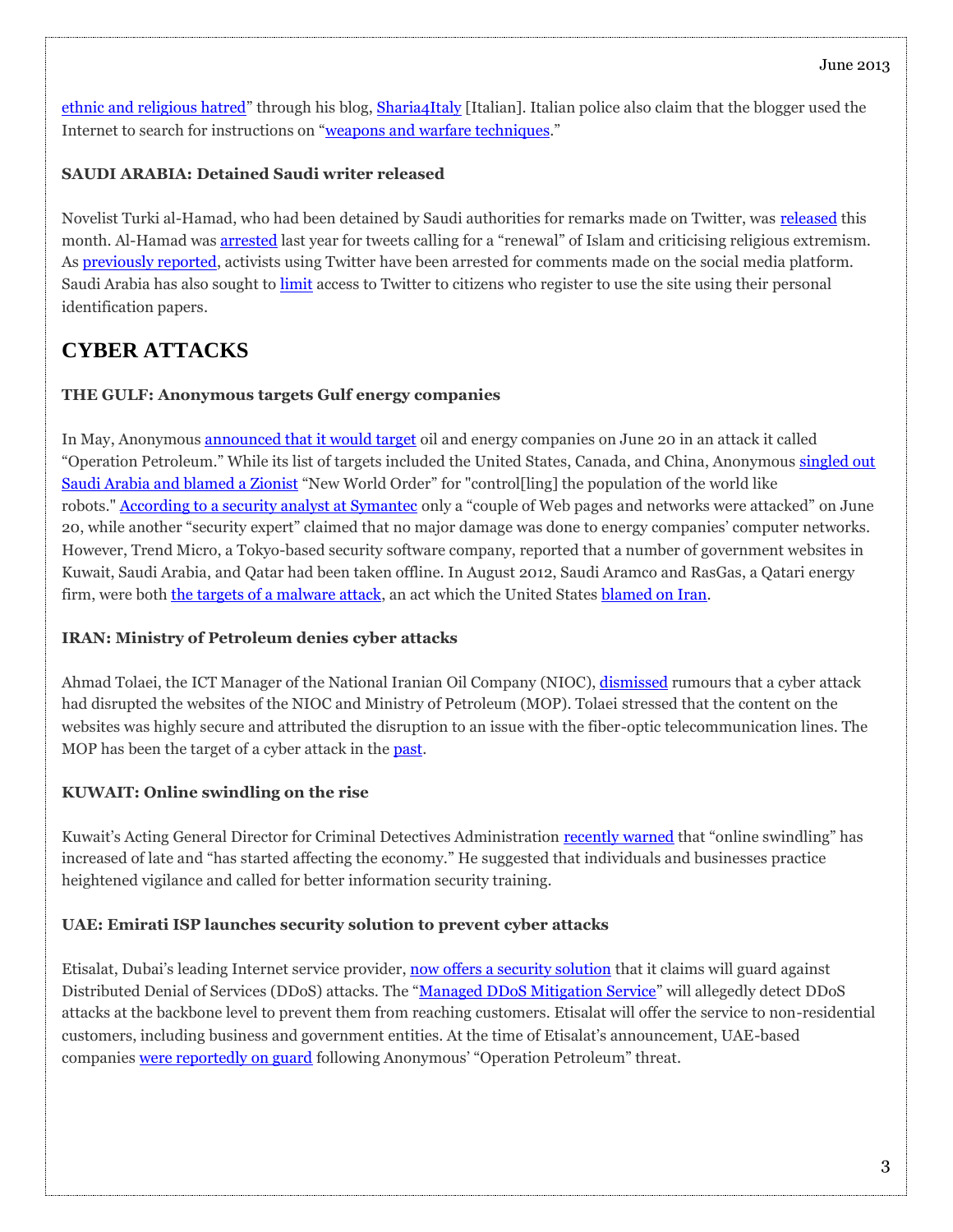## **TECHNOLOGY**

#### **BAHRAIN: OECD considers complaint against Gamma International**

The Organisation for Economic Cooperation and Development (OECD) has [agreed to consider a complaint](http://en.rsf.org/bahrein-oecd-complaint-filed-by-human-24-06-2013,44797.html) filed against Gamma International, a UK-based company responsible for developing and providing spyware like FinFisher to governments with questionable human rights records. Several human rights groups, including Privacy International, Reporters Without Borders, Bahrain Watch, the Bahrain Center for Human Rights, and the European Center for Constitutional and Human Rights, [initially filed the complaint on February 1](http://en.rsf.org/bahrein-human-rights-organisations-filed-04-02-2013,44016.html) along with an additional complaint against [German firm Trovicor \(formerly Nokia Siemens Networks\).](http://surveillance.rsf.org/en/trovicor/) The groups [argued that there is reason](http://en.rsf.org/bahrein-human-rights-organisations-filed-04-02-2013,44016.html) to believe that "Gamma International and Trovicor have facilitated multiple human rights abuses in Bahrain, including arbitrary detention and torture, as well as violations of the right to privacy, freedom of expression and freedom of association." Citizen Lab researchers have been [instrumental in uncovering the proliferation of Gamma International's](https://citizenlab.org/2013/03/you-only-click-twice-finfishers-global-proliferation-2/)  [spyware products](https://citizenlab.org/2013/03/you-only-click-twice-finfishers-global-proliferation-2/) across the globe.

#### **IRAN: Offering legal VPNs to individuals and organizations**

Alireza Shah-Mirzaei, the Deputy at the National Center for Cyberspace [announced](http://www.mehrnews.com/detail/News/2071233) that individuals would soon be able to register for Virtual Private Networks (VPN) on [www.vpn.ir.](http://www.vpn.ir/) Registration for legal VPNs began last year and, according to Shah-Mirzaie, many organizations and institutions are currently using this service. According to the National Center for Cyberspace, these legal VPNs are solely for establishing communication from inside the country to the outside, and do not include local VPNs. He added that the legal VPNs cannot be used as circumvention tools, and users need to get in touch with the Committee to Determine Instances of Criminal Content Online with regards to filtering. The reason for VPN use is among the required questions in the registration form. At the time of writing, the website [www.vpn.ir](https://citizenlab.org/wp-admin/www.vpn.ir) was not available.

#### **IRAN: Iran the number one victim of information surveillance**

Based on a [map](http://www.guardian.co.uk/world/2013/jun/08/nsa-boundless-informant-global-datamining) by Boundless Informant, the National Security Agency's (NSA) data mining tool, Iran ranks the highest on the list of countries under surveillance. Bahar Newspaper [mentioned](http://www.baharnewspaper.com/News/92/03/21/12821.html) that out of the 97 billion information packages monitored by the United States, 14 billion belonged to Iran.

### **IRAN: Iran equipped to offer "clean Internet" to Iraq**

During an official visit to Iraq by the Technical Deputy of Iran's Ministry of ICT, both countries [expressed readiness](http://khabarfarsi.com/ext/5632567) for strengthening and expanding infrastructural communication lines. Iran also announced that, given the close cultural and religious ties between the two countries, it would be prepared to offer "clean Internet" services to Iraq in order to expand the telecommunication ties between the two countries.

### **IRAN: Statements by the Minister of ICT**

Iran's Minister of Communication has [claimed](http://itna.ir/vdch6mni.23n-qdftt2.html) that Iran ranks among the top five countries in terms of cyber defense. Mohammad-Hassan Nami, the Minister of Communications, made references to attacks such as Stuxnet and Duqu, and praised the country's young experts in the field for dealing with such threats effectively. In a separate statement during the inauguration ceremony of a Qom data center, Nami commented that websites such as Wikipedia and Google Earth act as [intelligence gathering mechanisms](http://itna.ir/vdcepn8w.jh8ppi9bbj.html) for Western governments. To this end, the Minister of Communications